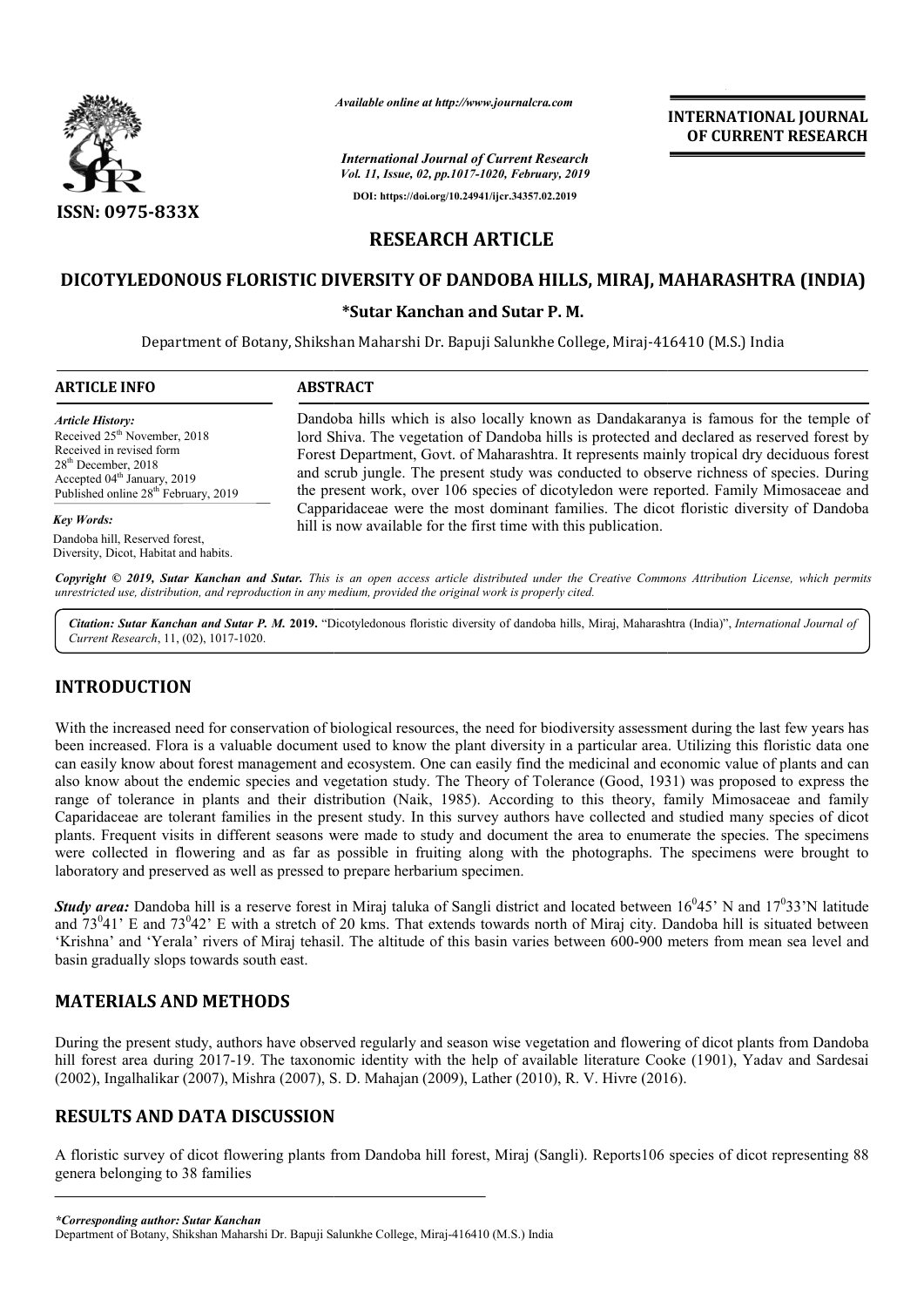| Family               | <b>Botanical name</b>                                | Local name                 | Habit                        |
|----------------------|------------------------------------------------------|----------------------------|------------------------------|
| Anonaceae            | Anona squamosa L.                                    | Sitaphal                   | MT                           |
| Acanthaceae          | Rostllulariajuponica Thumb                           | kalmashi                   | Η                            |
|                      | LepidaganthiscristataWilld.                          | Bhuigend                   | H                            |
|                      | Justicia simplex (D. Don)                            | Karambel                   | Η                            |
| Astraceae            | Tridaxprocumbense L.                                 | Dagadipala                 | Η                            |
|                      | Emilia sanchifolia L.(DC)                            | Sadamandi                  | Н                            |
|                      | Partheniumhesterophorus L.                           | Gajargavat                 | Η                            |
|                      | Senecioedgeworthii Hook.                             | Hirvisonaki                | H                            |
|                      | LaunaeasarmentosaWilld.                              | Pathari                    | H                            |
|                      | Galinsogaparviflora Cav.                             |                            | H                            |
|                      | Tricholepisradicans (Roxb)DC                         | Lahan/Rankardai            | H                            |
|                      | EichinopsechinatusRoxb                               | Katechendu                 | H                            |
|                      | Sanchusasper L.(Hill)                                | ----------                 | H                            |
|                      | Vemoniacineria L.                                    | Sahadevi                   | Η                            |
|                      | BlumealaceraBurm F.                                  | Bhamurda                   | Η                            |
| Amaranthaceae        | Coelosiaargentea S.                                  | Kombda                     | H                            |
|                      | Alternantha (achyrantha) pungenusKynth.              | Chabukkata                 | H                            |
|                      | Amaranthusspinosus L.                                | Kathemath                  | H                            |
|                      | Amaranthusroxburghianus Nevasaki                     |                            | Η                            |
|                      |                                                      | Tandulga                   | H                            |
|                      | Achyranthusaspera L.<br>Digeraarvensis L.            | Aghada                     | Η                            |
|                      |                                                      | Gitana<br>Rui              | S                            |
| Asclepidaceae        | Calotropisgigantea L.                                | Madhunashini               |                              |
|                      | Gymnemasylvetre (Retz)                               | Chhitvel                   | $\mathbf C$<br>$\mathcal{C}$ |
|                      | Holostemmaada-kodienSchult                           |                            | $\mathbf C$                  |
|                      | PergulariadaemiaSchult (forssk)                      | Utarn                      |                              |
|                      | Carallumaadscendense (Roxb.)                         | Makadshing<br>Karvand      | H<br>S                       |
| Apocynaceae          | Carissa congesta/carandas L.                         |                            |                              |
|                      | Cryptostegiagrandiflora (Roxb.)                      | Vilaaytiwakundi            | $\mathbf C$<br>S             |
| Celastraceae         | CelastruspaniculatusWilld.                           | Kangoni                    |                              |
|                      | Cassineglauca (Rottb)                                | Debari/motthabhutya        | MT                           |
|                      | Gymnosporiarothiana M.AL.                            | Lokhandi/Makarkhana.       | T<br>S                       |
| Cactaceae            | Oputaniadillenii                                     | nivdunga                   | MT                           |
| Popilionaceae        | Glericedeasepium (Jaca.)                             | Giripushpa                 | C                            |
| (Fabaceae)           | Vignaindica (TMD)<br>Sesbaniasisban L.               | Shevri                     |                              |
|                      |                                                      | Godhadi                    | MT<br>Н                      |
|                      | Crotalaria hebecarpa (D.C.)                          |                            | MT                           |
|                      | Pongamiaglabra L.<br>Abrusprecatorius L.             | Karunj                     | C                            |
|                      |                                                      | Gunja                      | MT                           |
|                      | DalbergiasissaoSensu MIG                             | Shisam<br>Palas            | T                            |
|                      | Buteamonosperma/frondosa Lam.                        |                            | T                            |
| Caesalpinaceae       | Peltophorumafricanum Lam.<br>Bauhinia racimosaLam.K. | Copper pod tree            | T                            |
|                      |                                                      | Apata<br>Kanchan           | T                            |
|                      | Bauhinia purpurea L.<br>Tamrindusindica L.           | Chinch                     | $\mathbf T$                  |
|                      | Cassia tora L.                                       | Takala                     | S                            |
|                      | Cassia auriculata L.                                 | Tarvad                     | $\mathbf S$                  |
| Mimosaceae           | Albiziaprocera (Roxb)                                | Safedshirish               | T                            |
|                      |                                                      | Durangibabhul              |                              |
|                      | Dichrostachyscinerea L.<br>Prosophis cineraria DC.   | Shami                      | MT<br>T                      |
|                      | Parkiabiglandosa (Wight and Arn.)                    | Chenduphal                 | T                            |
|                      | Acacia auriculiformisBenth.                          | Austalianbabhul            | T                            |
|                      | Acacia nilotica (L.) Willd                           | Deshibabhul                | T                            |
|                      | Acacia farnesiana (L.) Willd                         | Devbabhul                  | T                            |
|                      | Acacia catechu (L.) Willd                            | khair                      | T                            |
|                      | Acacia leucophloeaWilld                              | Hivar                      | T                            |
|                      | Acacia concinna D C Porder                           | Shikakai                   | T                            |
|                      | Acacia prosophis D Brandis                           | Vedibabhul                 | $\mathbf T$                  |
| <b>Balsaminaceae</b> | Impatiens balsamia L.                                | Terudu/Gaauri              | H                            |
| <b>Bignoniaceae</b>  | Tecomastans                                          | Pivaliphutani              | MT                           |
| <b>Boraginaceae</b>  | Trichodesmaindicum L(Lehm)                           | Chotakalpa                 | Η                            |
| Combretaceae         | Terminaliaarjuna L.                                  | Arjun                      | T                            |
|                      | Terminaliacatappa L                                  | KhotaBadam                 | T                            |
| Cammelina            | Cynotisconcanensis                                   | Abhali                     | H                            |
| Capparidaceae        | Cappariscepiaria L.                                  | Kanthar                    | S                            |
|                      | Cappariszeylanica L.                                 | Waghati                    | $\mathbf C$                  |
|                      | Capparis divaricate Lam                              | Pachunda                   | S                            |
|                      | Capparisganddis L.                                   | Pachundi                   | T                            |
|                      | Cadabaindica Lam                                     | Kadaba                     | S                            |
| Convolvulaceae       | Evolvulusastinoides L.                               | Shhankha-pushpi            | Η                            |
|                      |                                                      |                            | H                            |
| Solanaceae           | Ipomoea calycina (Roxb)                              | Karnphul                   | H                            |
|                      | Solanumxanthocarpum<br>Solanumnigrum                 | Kate/bhuiringani<br>Kamoni | H                            |
|                      | Morindacitrifolia L.                                 | Bartondi                   | T                            |
| rubiaceae            |                                                      | Karbora                    | S                            |
|                      | Canthiumcoromandelicum (Burm f.)                     |                            | Η                            |
|                      | Spermacoceocymoides (Burm f.)                        | Tarkadal                   |                              |
|                      | Neanotisfoetida (Dalzell)                            | Velghani                   | Η<br>$\mathbf T$             |
|                      | Canthiumdicoccoum (Gaertn.)<br>Ixoraarborea L.       | Tupa<br>Rukmini            | S                            |
|                      |                                                      |                            |                              |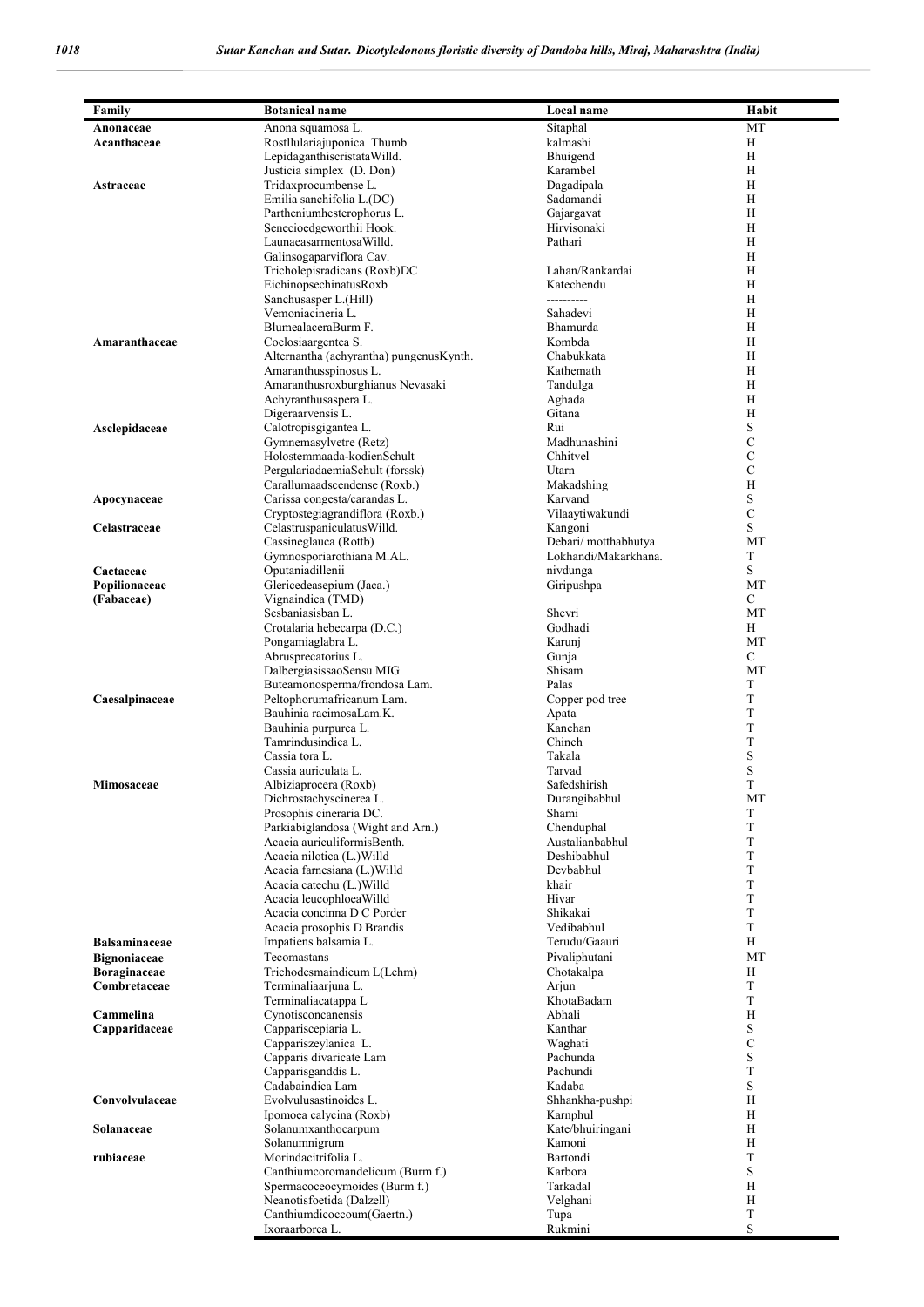| Zygophyllaceae    | Tribulusterrestris L.          |                   | Gokharu/Sarata            | H                       |
|-------------------|--------------------------------|-------------------|---------------------------|-------------------------|
|                   | Bolanitiesaegyptiaca L.        |                   | Hinganbet                 | $\mathbf T$             |
| Papavoraceae      | Argemonemaxicana L.            |                   | Piwaladhotra              | H                       |
| Pedaliaceae       | Sesamumlaciniatum L.           |                   | <b>Bhuitil</b>            | H                       |
|                   |                                |                   |                           |                         |
| Myrtaceae         | Eucalyptus globulusLabill      |                   | Nilgiri                   | T                       |
| Plumbaginaceae    | Plumagozeylanica L.            |                   | Chitrak                   | H                       |
| Nyctaginaceae     | Boerheaviadiffusa L.           |                   | Vasu/punarva              | H                       |
| Lythraceae        | Lawsoniainermis L.             |                   | Mehandi                   | S                       |
| Lamiaceae         | Ocimumgratissimum L.           |                   | Rantulas                  | H                       |
|                   | Leonitisnepetilifolia (Mint)   |                   | Deepmal                   | H                       |
|                   | Leucaslongiflora Folia(Benth)  |                   | Burumbi                   | H                       |
|                   | Lavandulaburmanii (Benth)      |                   |                           | H                       |
|                   |                                |                   |                           |                         |
|                   | Leucaslinifolia (Roth)         |                   | Tumbi                     | H                       |
| Moraceae          | Ficusbengalensis L.            |                   | Vad                       | T                       |
|                   | Ficusglomerulata L.            |                   | Umbar                     | $\mathbf T$             |
|                   | Ficusriligiosa L.              |                   | Pimpal                    | T                       |
| Rhamnaceae        | Ziziphusmauritiana Lam.        |                   | Bor                       | T                       |
|                   | Ziziphusoenoplia L. (Miller)   |                   | Borati                    | T                       |
| Malvaceae         |                                |                   |                           |                         |
|                   | Abutilon indicum L.(Sweet)     |                   | Mudra                     | S                       |
|                   | Sidacordifolia L.              |                   | Bala (Chotamudra)         | H                       |
| Scrophulariacae   | Strigadensiflora (Benth)       |                   | Agya                      | H                       |
|                   | Verbascumchinensis L.(Bail)    |                   | Kutaki                    | H                       |
| <b>Tilaceae</b>   | Grewiaasiatica L.              |                   | Dhaman                    | T                       |
| Miliaceae         | AzadiractusindicaA.Juss.       |                   | Kadulimb                  | T                       |
| Euphorbiaceae     | Croton bonplandianumBaill.     |                   | Bantulsi                  | H                       |
|                   | Cocculus pendulous (J.R.Forst) |                   |                           | $\mathsf{C}$            |
| Menispermaceae    |                                |                   |                           |                         |
| verbanaceae       | Latanaindica L.                |                   | Ghaneri                   | $\mathbf S$             |
| Oleacea           | JusminumauriculatumVahl.       |                   | Jai                       | $\mathcal{C}$           |
| Acacia farnesiana | acacia nilotica                | capparis grandis  | Caralluma adscendense (2) | Eichinops echinatus (2) |
| Justicia simplex  | Lepidaganthis cristata (2)     | Pergularia daemia | Rostllularia juponica     | Sesamum laciniatum      |
|                   | Trichodesma indicum            |                   | Verbascum chinensis       |                         |
|                   |                                |                   |                           |                         |







#### **Conclusion**

Dandoba is a small patch of forest representing dry, deciduous forest. Family Mimosaceae and family Capparidaceae are dominantly observed in that area. And among these 106 species, 45 herbs, 14Shrubs, 09 climbers, 38 trees are present and on this observation 42 number of species are perennial from collected list.

#### **Acknowledgement**

The Author is thankful to authorities of Shri. Swami Vivekanand Shikshan Sanstha, Kolhapur and Milind Sardesai for help rendered during identification.